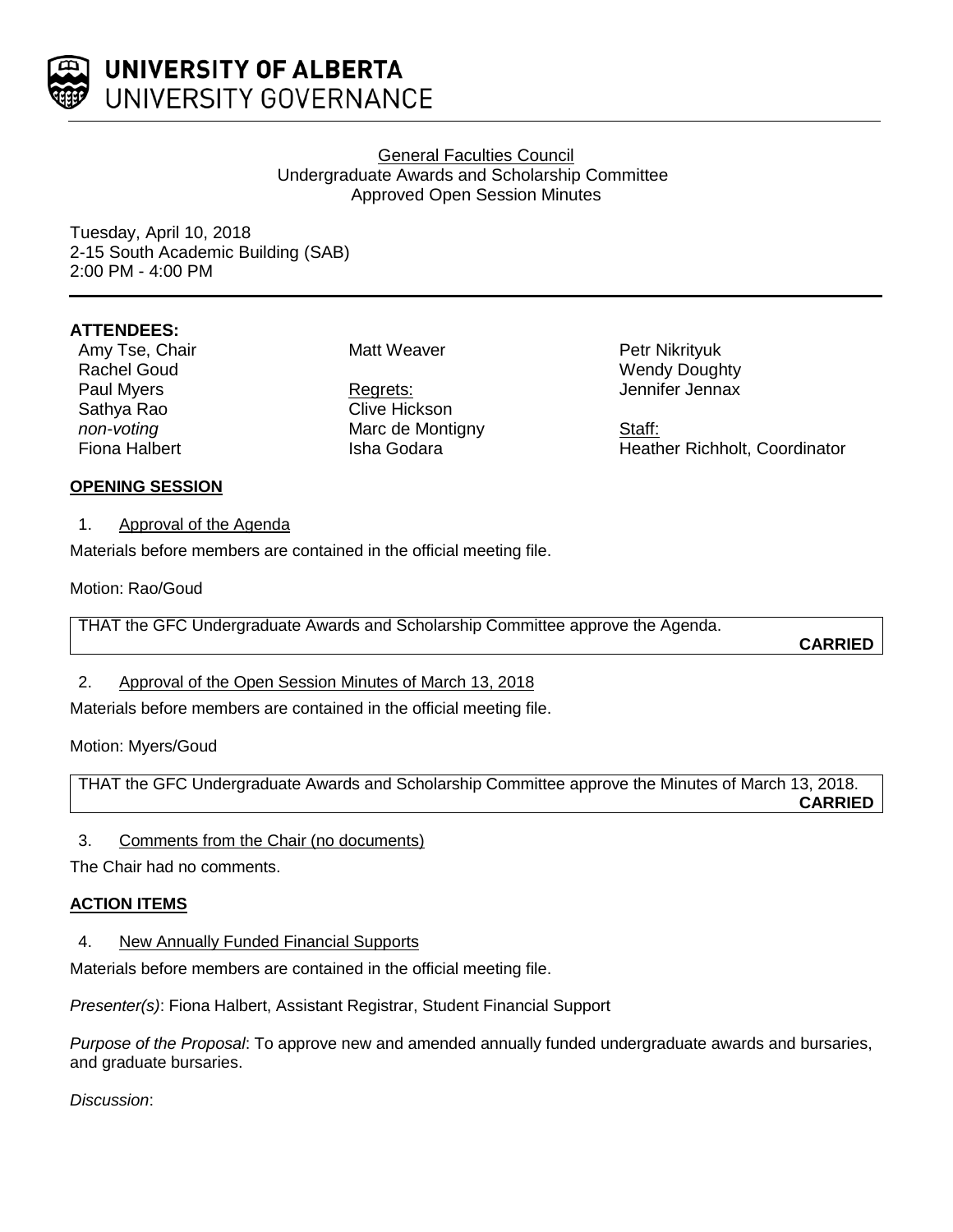Members asked about awards specific to STEM programs and how these are decided upon by donors. Members discussed the usage of the terms: "credits" and "units of course weight".

### Motion: Myers/Rao

THAT the GFC Undergraduate Awards and Scholarship Committee approve, under delegated authority from General Faculties Council, new annually funded Undergraduate Awards and Bursaries, as submitted by Student Financial Support and as set forth in Attachment 1, to be effective immediately.

**CARRIED**

#### 5. New Endowed Financial Supports

Materials before members are contained in the official meeting file.

*Presenter(s)*: Fiona Halbert, Assistant Registrar, Student Financial Support

*Purpose of the Proposal*: To approve new and amended endowed undergraduate awards and bursaries, and graduate bursaries.

*Discussion*:

Members discussed how rankings in leadership competitions are determined. Members also discussed faculty specific awards applications and the nomination process by departments and faculties.

#### Motion: Myers/Goud

THAT the GFC Undergraduate Awards and Scholarship Committee approve, under delegated authority from General Faculties Council, new endowed Undergraduate Awards and Bursaries, as submitted by Student Financial Support and as set forth in Attachment 1, to be effective immediately.

**CARRIED**

### 6. New Endowed Financial Supports with Fundraising Plan

Materials before members are contained in the official meeting file.

*Presenter(s)*: Fiona Halbert, Assistant Registrar, Student Financial Support

*Purpose of the Proposal*: To approve new and amended endowed undergraduate awards and bursaries, and graduate bursaries.

*Discussion*:

Members discussed endowments established under a fundraising plan and the definitions of scholarships and awards.

#### Motion: Rao/Myers

THAT the GFC Undergraduate Awards and Scholarship Committee approve, under delegated authority from General Faculties Council, new endowed Undergraduate Awards and Bursaries, as submitted by Student Financial Support and as set forth in Attachment 1, to be effective immediately.

**CARRIED**

### **DISCUSSION ITEMS**

7. UASC Terms of Reference

Materials before members are contained in the official meeting file.